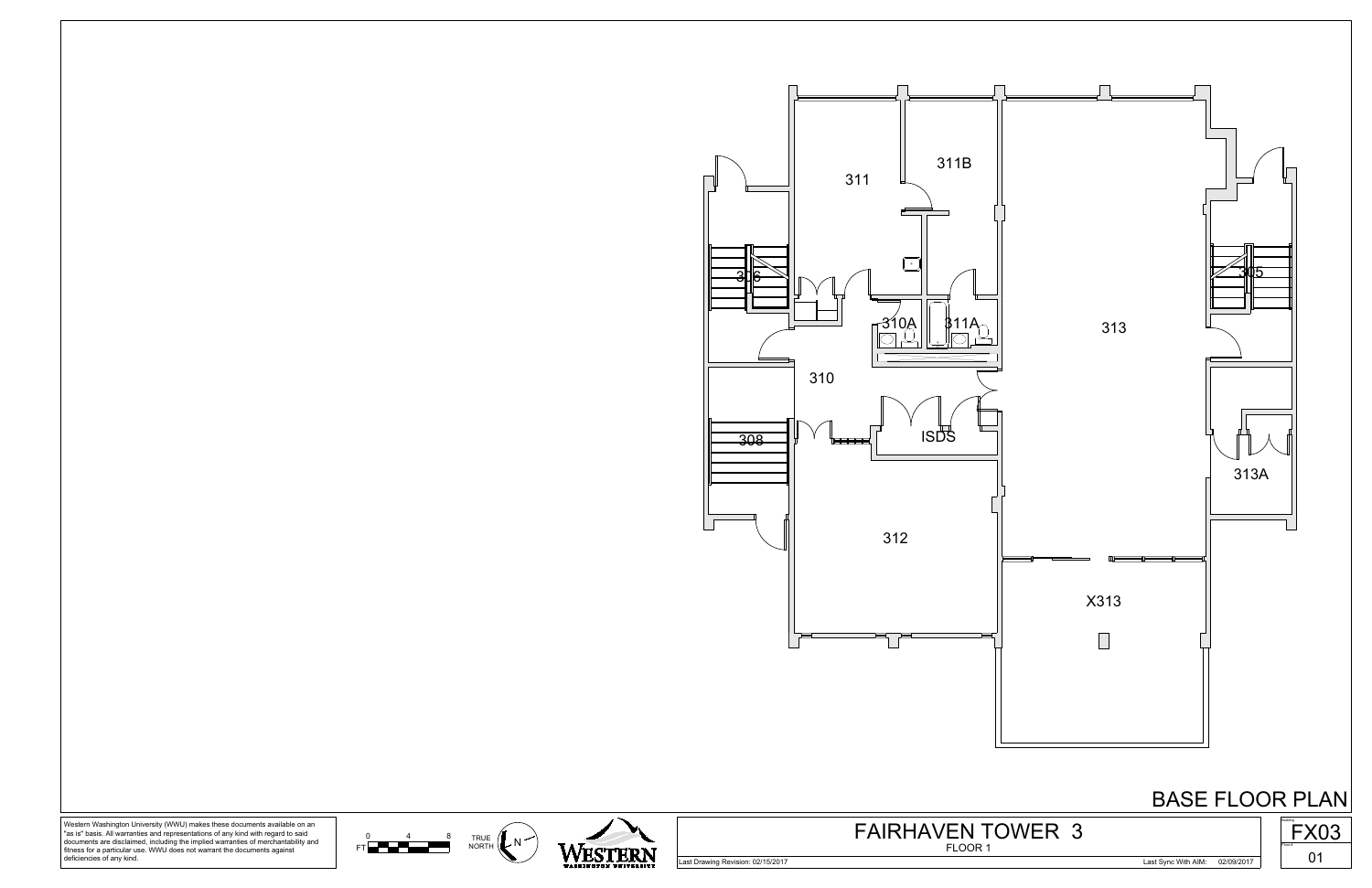

## BASE FLOOR PLAN



0 4 8 TRI

Western Washington University (WWU) makes these documents available on an "as is" basis. All warranties and representations of any kind with regard to said documents are disclaimed, including the implied warranties of merchantability and fitness for a particular use. WWU does not warrant the documents against deficiencies of any kind.

Last Drawing Revision: 02/15/2017 Last Sync With AIM: 02/09/2017



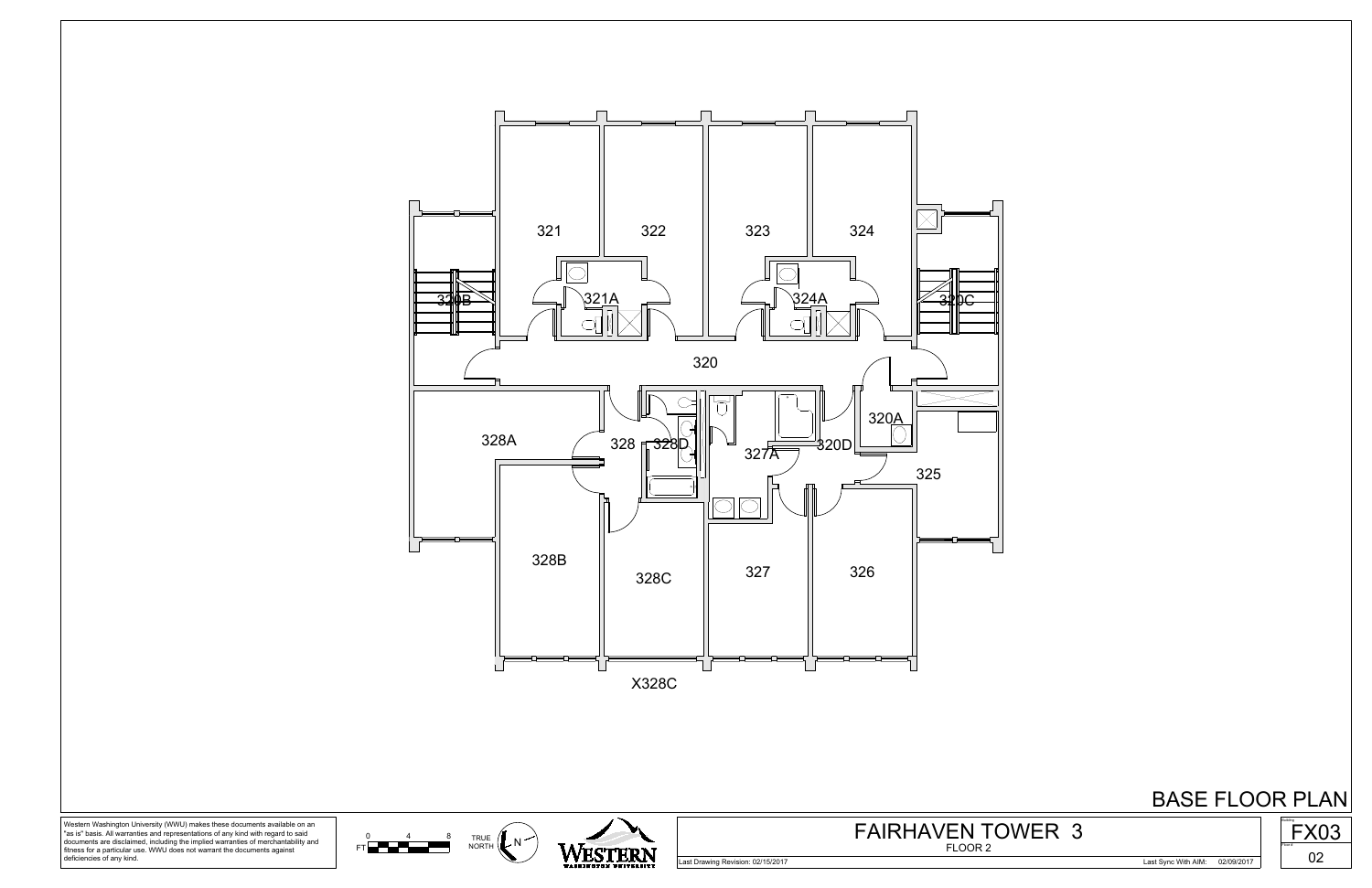

0 4 8 TRI



Western Washington University (WWU) makes these documents available on an "as is" basis. All warranties and representations of any kind with regard to said documents are disclaimed, including the implied warranties of merchantability and fitness for a particular use. WWU does not warrant the documents against deficiencies of any kind.